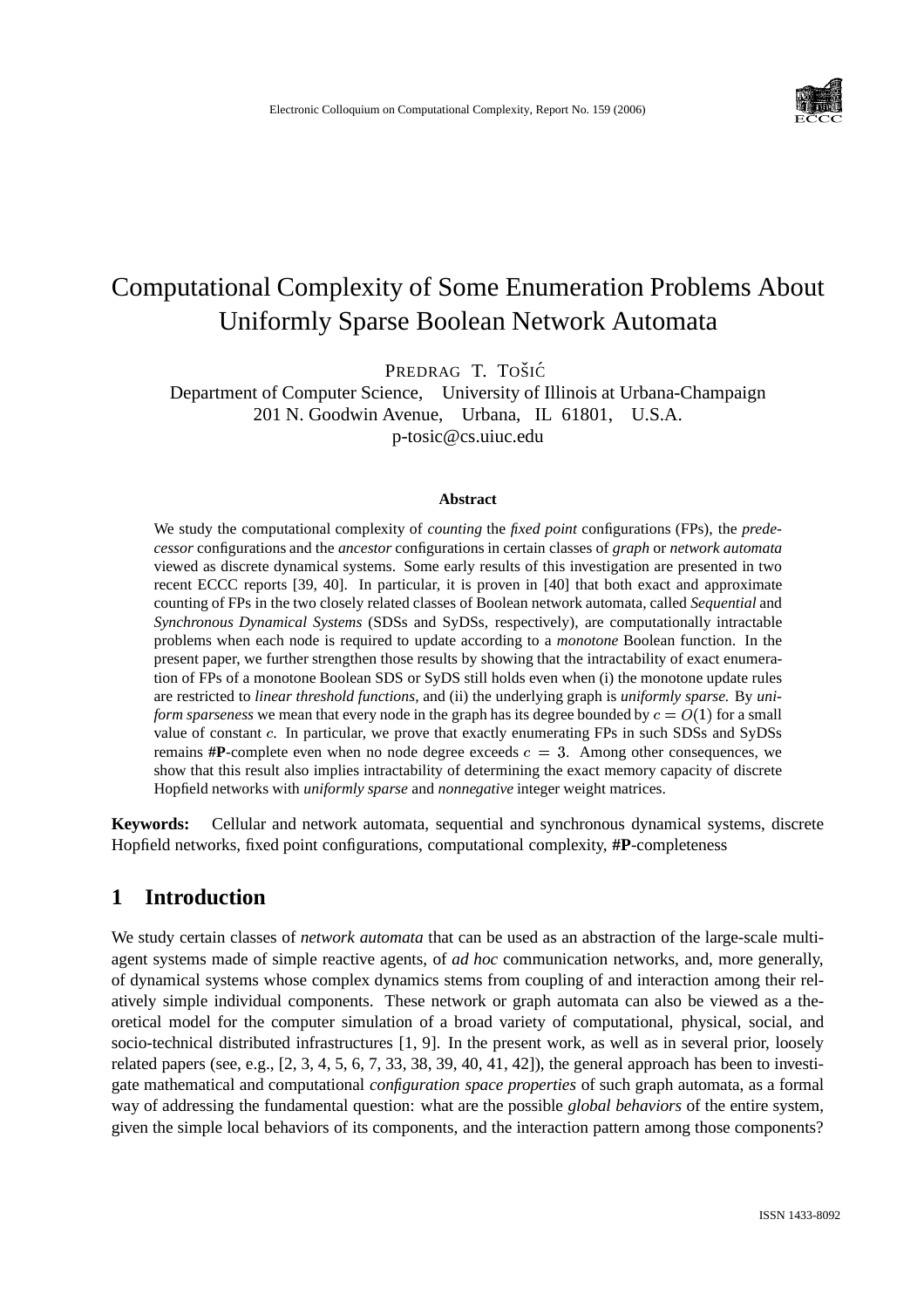Our recent [38, 39, 40, 42] and ongoing research focus has been on determining *how many* fixed point configurations such network automata have, and *how hard* is the computational problem of *counting* those configurations.

In the present paper, we establish computational intractability of determining the exact number of the fixed point configurations of *sparse Sequential* and *Synchronous Dynamical Systems*, as well as *discrete Hopfield networks*, whose node update rules are restricted to *monotone linear threshold functions*. Moreover, we show that intractability of the exact enumeration of fixed points holds even when the maximum node degree in the underlying graph is bounded by a small constant. We also show similar intractability results for the problems of exact enumeration of all predecessors and all ancestors of a given SDS, SyDS or Hopfield network configuration. It will then follow that, for the networked dynamical systems that can be abstracted via a class of formal network automata, a generally unpredictable global dynamics can be obtained even via *uniformly sparse* couplings of simple, monotonic local interactions.

# **2 Preliminaries**

In this section, we define the discrete dynamical system models studied in this paper, as well as their configuration space properties. *Sequential Dynamical Systems* (SDSs) are proposed in [6, 7, 8] as an abstract model for computer simulations. This model has been successfully applied in the development of largescale socio-technical simulations such as the *TRANSIMS* project at the Los Alamos National Laboratory [9]. A more detailed discussion of the motivation behind these models, as well as their application to large-scale simulations, can be found in [1, 5, 38, 39], and references therein.

**Definition 2.1** *A* Sequential Dynamical System *(SDS) S* is a triple  $(G, F, \Pi)$  whose components are as *follows:*

- 1.  $G(V, E)$  is a connected undirected graph without multi-edges or self-loops.  $G = G_{\mathcal{S}}$  is referred *to as the* underlying graph *of S. We often use n to denote*  $|V|$  *and m to denote*  $|E|$ .
- 2. Each node is characterized by its state. The state of a node  $v_i$ , denoted by  $s_i$ , takes on a value *from some finite domain, D. In this paper, we shall focus on*  $D = \{0, 1\}$ . We use  $d_i$  to denote the degree of the node  $v_i$ . Further, we denote by  $N(i)$  the set of neighbors of node  $v_i$  in  $G$ , including the *node*  $v_i$  *itself.* Each node  $v_i$  has an associated node update rule  $f_i : \mathcal{D}^{d_i+1} \to \mathcal{D}$ , for  $1 \leq i \leq n$ . *. We also refer to*  $f_i$  *as the* local transition function. *The inputs to*  $f_i$  *are*  $s_i$  *and the current states of the neighbors of*  $v_i$ . We use  $F = F_S$  to denote the global map of S, obtained by appropriately *composing together all the local update rules*  $f_i$ ,  $i = 1, ..., n$ . *.*
- 3. Finally,  $\Pi$  is a permutation of  $V = \{v_1, v_2, \ldots, v_n\}$  specifying the order in which the nodes *update their states using their local transition functions. Alternatively, can be envisioned as a total ordering on the set of nodes V. In particular, we can view the global map as a sequential composition of the local actions of each*  $f_i$  *on the respective state*  $s_i$ *, where the node states are updated according to the order*  $\Pi$ ; that is,  $F_{\mathcal{S}} = (f_{\Pi^{-1}(s_1)}, f_{\Pi^{-1}(s_2)}, \ldots, f_{\Pi^{-1}(s_n)})$ .

The nodes are processed in the *sequential* order specified by the permutation  $\Pi$ . The processing associated with a node consists of computing the new value of its state according to the node's update function, and changing its state to this new value.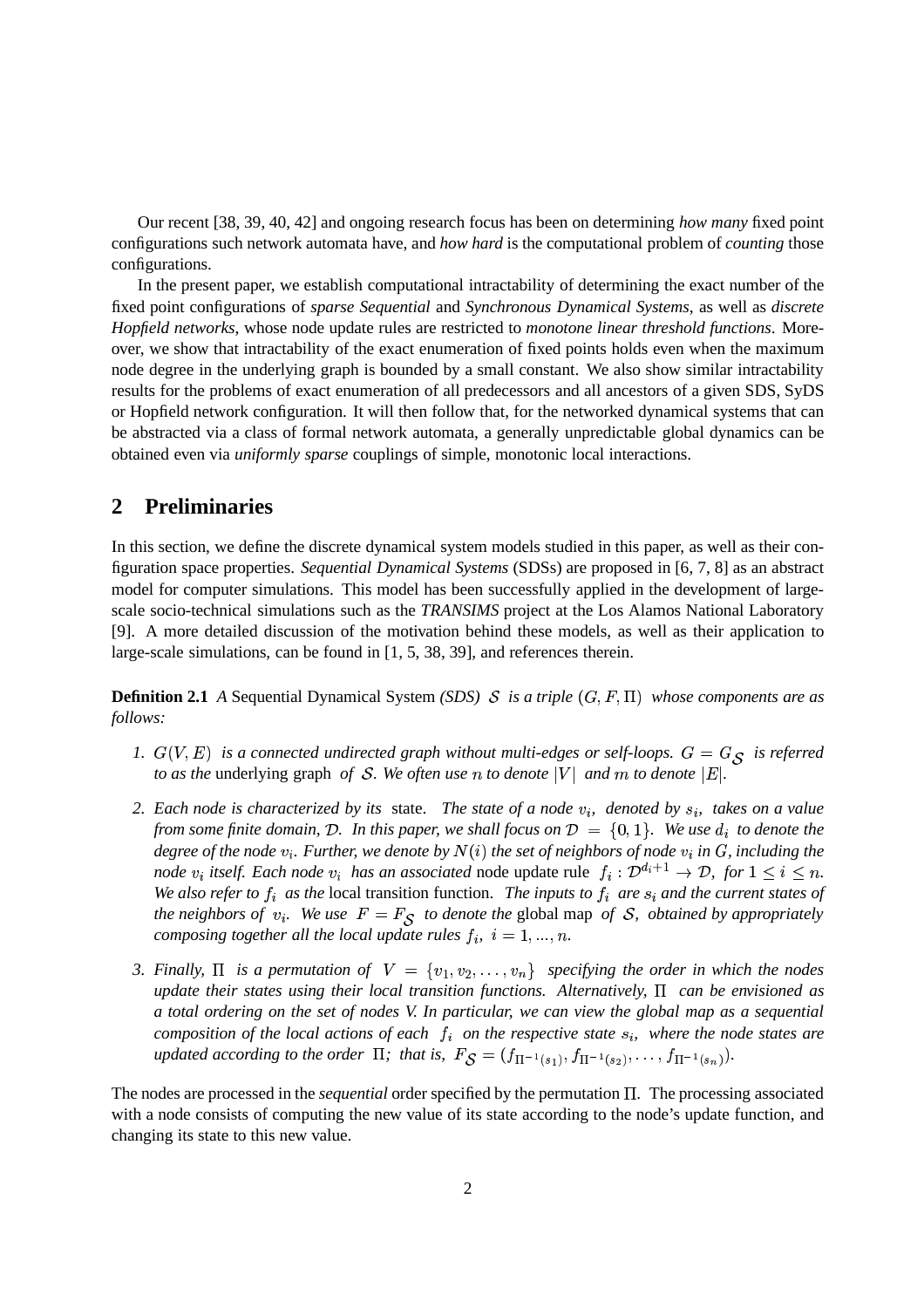If the nodes are required to update simultaneously, all at once, we arrive at the definition of *Synchronous Dynamical Systems* (SyDSs).

**Definition 2.2** *A* Synchronous Dynamical System *(SyDS)*  $S' = (G, F)$  *is an SDS* without *the node permutation. In an SyDS, at each discrete time step, all the nodes perfectly synchronously in parallel compute and update their state values.*

Thus, SyDSs are similar to the finite classical cellular automata (CA) [14, 19, 48, 50], except that in an SyDS the nodes may be interconnected in an arbitrary fashion, whereas in a classical cellular automaton the nodes are interconnected in a regular fashion. Another difference is that, while in the classical CA all nodes update according to the same rule, in an SyDS different nodes are allowed to use different local update rules [39].

Much of the early work on sequential and synchronous dynamical systems has primarily focused on the SDSs and SyDSs with *symmetric Boolean functions* as the node update rules [1, 2, 3, 5, 6, 7]. By *symmetric* is meant that the future state of a node does not depend on the order in which the input values of this node's neighbors are specified. Instead, the future state of  $v_i$  depends only on  $\Sigma_{i \in N(i)} s_j$ , i.e.,  $i$ , i.e., on how many of  $v_i$ 's neighbors are currently in the state  $s_i = 1$ . In particular, symmetric Boolean SyDSs correspond to *totalistic (Boolean) cellular automata* of Wolfram [50, 51]. The computational complexity of counting various configurations in SDSs and SyDSs with symmetric Boolean update rules is addressed in [39, 42].

We are presently interested in SDSs with the local update rules that are restricted to *monotone* Boolean functions. Our preliminary hardness results about the counting problems in monotone Boolean SDSs and SyDSs can be found in [38, 40]. The SDSs with the local transition rules that are both monotone and symmetric are, in essence, sequential threshold cellular automata [41, 43] that are defined over *arbitrary* finite graphs, as opposed to the usual *regular Cayley graphs* of the classical cellular automata [14].

In this paper, we focus on the monotone update rules that are not necessarily symmetric; however, these monotone Boolean functions will be required to be of a *linear threshold* variety, so that our subsequent results would imply analogous results for *discrete Hopfield networks* [20], whose update rules are, by default, always required to be linear (not necessarily monotone) threshold functions.

We next define the notion of *monotone Boolean functions.*

**Definition 2.3** *Given two Boolean vectors,*  $X = \langle x_1, x_2, \ldots, x_n \rangle$  and  $Y = \langle y_1, y_2, \ldots, y_n \rangle$ , *define a* binary relation " $\preceq$ " as follows:  $X \preceq Y$  if  $x_i \leq y_i$  for all  $i, 1 \leq i \leq n$ . An n-input Boolean function f is monotone *if*  $X \prec Y$  *implies that*  $f(X) \leq f(Y)$ *.* 

Notice that the notion of monotonicity given in Definition 2.3 allows us to compare only Boolean vectors of the same length.

A configuration of a Boolean SDS  $S = (G, F, \Pi)$  or an SyDS  $S' = (G, F)$  is a vector  $(b_1, b_2, \ldots, b_n) \in$  $\{0,1\}^n$ . A configuration C can also be thought of as a function  $\mathcal{C}: V \to \{0,1\}^n$ .

The (global) map computed by an S(y)DS  $S$ , denoted  $F = F_S$ , specifies for each configuration  $C$ the next configuration  $C'$  reached by  $S$  after carrying out the updates of all the node states, whether in parallel or in the order given by  $\Pi$ . Thus, the map  $F_S: \{0,1\}^n \to \{0,1\}^n$  is a total function on the set of global configurations. This function therefore defines the dynamics of  $S$ . We say that  $S$  moves from a configuration C to a configuration  $F_S(\mathcal{C})$  in a single transition step. Alternatively, we say that S(y)DS S moves from a configuration C at time t to a configuration  $F_S(\mathcal{C})$  at time  $t + 1$ . Assuming that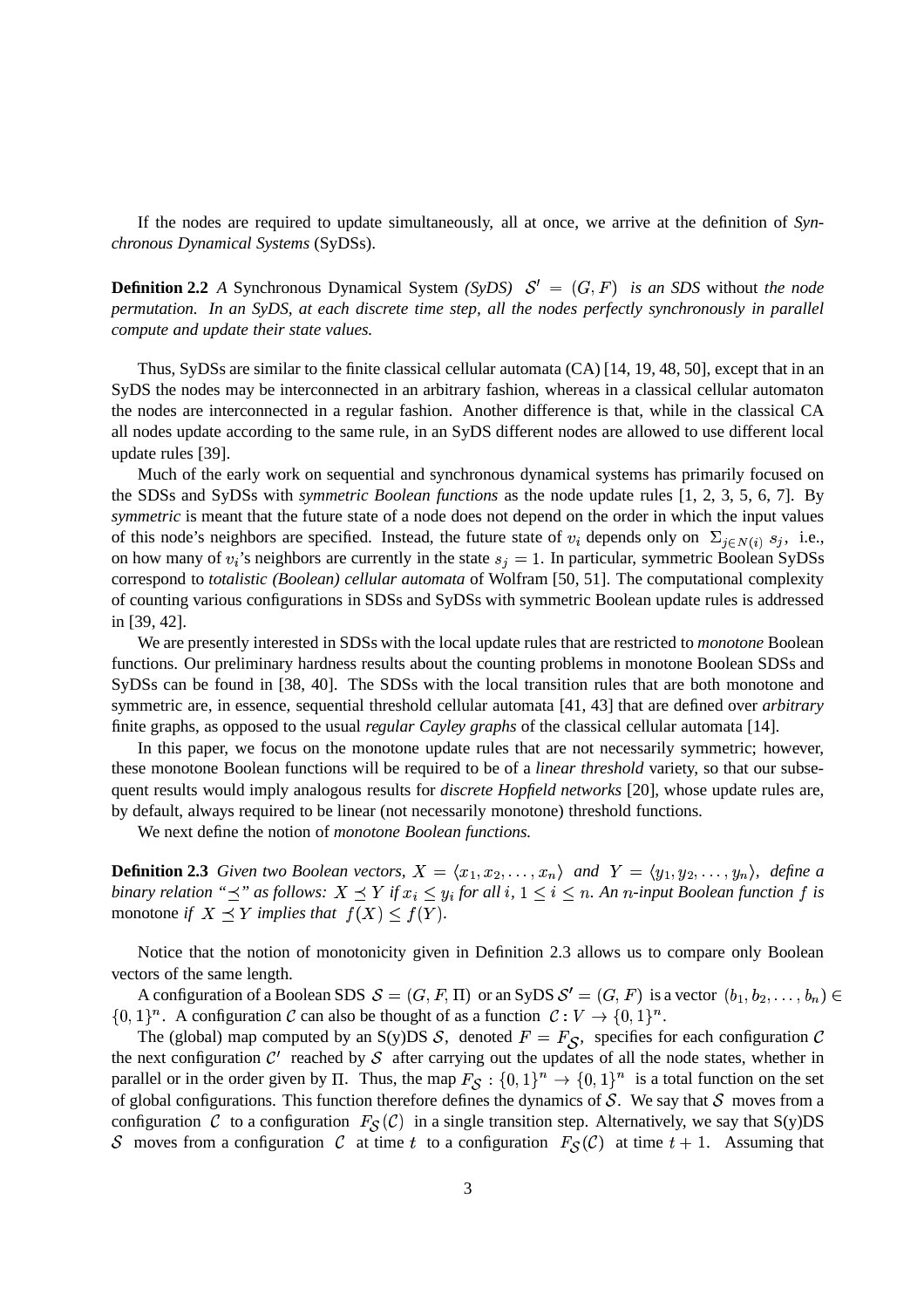each node update function  $f_i$  is computable in time polynomial in the size of the description of  $S$ , each transition step will also take polynomial time in the size of the S(y)DS's description.

The *configuration space* <sup>1</sup>  $P_S$  of an SDS or SyDS S is a directed graph defined as follows. There is a vertex in  $P_S$  for each global configuration of S. There is a directed edge from a vertex representing configuration C to that representing configuration C' if  $F_S(\mathcal{C}) = \mathcal{C}'$ . Since an SDS or SyDS is deterministic, each vertex in its configuration space has the out-degree of 1.

**Definition 2.4** Given two configurations  $C'$  and  $C'$  of an SDS or SyDS  $S$ , configuration  $C'$  is a predecessor *of* C if  $F_S(\mathcal{C}') = \mathcal{C}$ , that is, if S moves from  $\mathcal{C}'$  to C in one global transition step. *Similarly,*  $C'$  *is an* ancestor of C *if there is a positive integer*  $t \ge 1$  *such that*  $F_S^{-t}(C') = C$ *, that is, if evolves from to in one or more transitions.*

In particular, a predecessor of a configuration is a special case of an ancestor of that configuration.

**Definition 2.5** *A configuration C of an S(y)DS S is a* fixed point *(FP) configuration if*  $F_S(\mathcal{C}) = \mathcal{C}$ , *that is, if the transition out of*  $C$  *is back to*  $C$  *itself.* 

Note that a fixed point is a configuration that is its own predecessor.

We shall focus in this paper on the computational complexity of the problems of *counting* how many *fixed point* configurations (FPs), predecessor configurations, and/or ancestor configurations a given sequential or synchronous dynamical system has. We will show that these problems in general remain hard, even when both the underlying graph structure of an SDS or SyDS, and the local update rules, are severely restricted. Moreover, we will also establish similar results for discrete Hopfield networks.

### **3 Related Work**

Various models of *cellular* and *network automata* have been studied in a variety of contexts, from unconventional models for parallel and distributed computing (e.g., [14, 32, 43]), to complex dynamical systems (e.g., [15, 16, 27]), to theoretical biology (e.g., [28, 29]). Beside the classical (parallel) cellular automata [14, 19] and their sequential or asynchronous variants [24, 43], perhaps the most studied class of models of network or graph automata are *Hopfield networks* [20, 21]. While our original interests in the area of cellular and network automata have primarily focused on studying the structural and behavioral properties of Sequential and Synchronous Dynamical Systems [5, 38, 39, 40, 42], given the prominence of Hopfield networks in the literature, we shall also briefly address the pertinent counting problems in the context of (discrete-time) Hopfield nets towards the end of this paper.

The SDS and SyDS models introduced in Section 2 are closely related to the *graph automata* (GA) models studied in [31, 34] and the one-way cellular automata studied in [36]. In fact, the general finitedomain SyDSs exactly correspond to the graph automata of Nichitiu and Remila in [34]. Barrett, Mortveit and Reidys [6, 7, 33] and Laubenbacher and Pareigis [30] investigate the mathematical properties of sequential dynamical systems. Barrett *et al.* study the computational complexity of several problems about the configuration space structure of SDSs and SyDSs. These problems include the REACHABILITY, PREDECESSOR EXISTENCE and PERMUTATION EXISTENCE problems [3, 4]. Problems related to the existence of GARDEN OF EDEN and FIXED POINT configurations are studied in [5]. In particular, **NP**completeness for the problem of FIXED POINT EXISTENCE (FPE) in various restricted classes of Boolean

<sup>&</sup>lt;sup>1</sup> Also sometimes called *phase space* in the literature; see, e.g., [4, 5].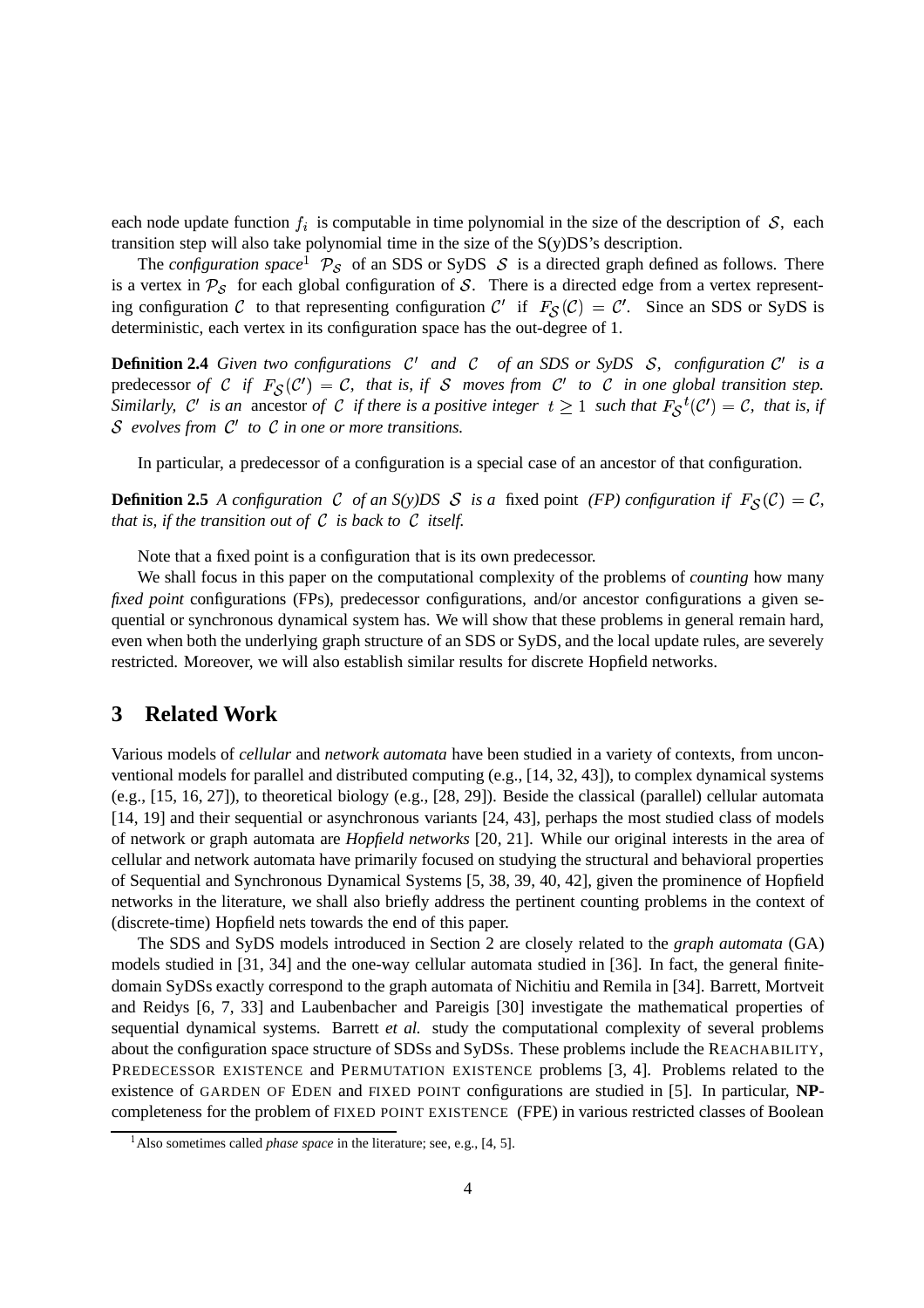S(y)DSs is proven in [5]. However, the FPE problem becomes easy when all the nodes of a Boolean S(y)DS are required to update according to *monotone functions.*

The subarea of computational complexity that addresses counting or enumeration of various combinatorial structures dates back to the seminal work of L. Valiant in the late 1970s [45, 46]. Counting problems naturally arise in many contexts, from approximate reasoning and Bayesian belief networks in AI (e.g., [37]), to network reliability and fault-tolerance (e.g., [44]), to statistical physics (e.g., [25, 27]).

It has been observed, however, that the progress in understanding the complexity of counting problems has been much slower than the progress related to our understanding of decision and search problems [18, 44]. Since the reductions used in proving counting problems hard have to preserve the number of solutions, rather than just whether a solution exists or not, they are in general more difficult to devise than the reductions used to establish, say, **NP**-completeness of the corresponding decision problems. For example, most standard reductions used to establish computational hardness of certain decision or search problems on graphs tend to "blow up" the underlying graph, thereby destroying the local structures that impact the number of that problem's solutions [18]. One area where this understanding of the complexity of counting has been particularly poor, is whether the general counting problems that are provably hard remain hard when various restrictions are placed on the problem instances [44]. Some of the relatively recent results in this area, such as those on the hardness of counting in *planar graphs* [23], and especially in *sparse graphs* [18, 44], have directly inspired our recent work (see [38, 39, 40, 42]), as well as the investigations summarized in the present paper.

Insofar as the complexity of counting in the context of discrete dynamical systems, there have been surprisingly few theoretical results. Some results along the lines of our work in [39, 40] and the present paper, but in the context of *discrete Hopfield networks*, can be found in [10, 11, 12]. We will discuss at the end of the next Section how our results on Boolean SDSs and SyDSs with monotone linear threshold rules strengthen those in [10] for the *symmetric* discrete Hopfield nets with *sparse* and *nonnegative* integer weight matrices.

# **4 Counting Various Configurations of Monotone Boolean SDSs and SyDSs**

*Monotone* Boolean functions, formulae and circuits [47] have been extensively studied in many areas of computer science, from machine learning to connectionist models in AI to VLSI circuit design. Cellular and other types of network automata with the local update rules restricted to monotone Boolean functions have also been of a considerable interest (e.g., [5, 41]). The problem of counting FPs in *monotone* Boolean SDSs and SyDSs is originally addressed in [38, 40]. It is shown there that, in general, counting FPs of such S(y)DSs either exactly or approximately is computationally intractable. This intractability holds even for the graphs that are simultaneously bipartite, planar, and very sparse *on average* [38, 40]. In particular:

**Lemma 4.1** [40] *Counting exactly the fixed points of a monotone Boolean SDS or SyDS defined over a star graph, and such that the update rule of the central node is given as a* MONOTONE 2CNF *Boolean* formula of size  $O(n)$ , where  $n$  is the number of nodes in the star graph, is  $\# \mathbf{P}$ *-complete.* 

Moreover, by the results of D. Roth in [37], subsequently strengthened by S. Vadhan in [44], the problem of *approximately* counting FPs in the setting as in Lemma 4.1 above can be readily shown to be **NP**-hard [40].

In summary, enumerating the fixed points of *monotone* Boolean SDSs and SyDSs defined on bipartite, planar and sparse on average underlying graphs *exactly* is  $\#P$ -complete, and for any  $\epsilon > 0$ , *approximating*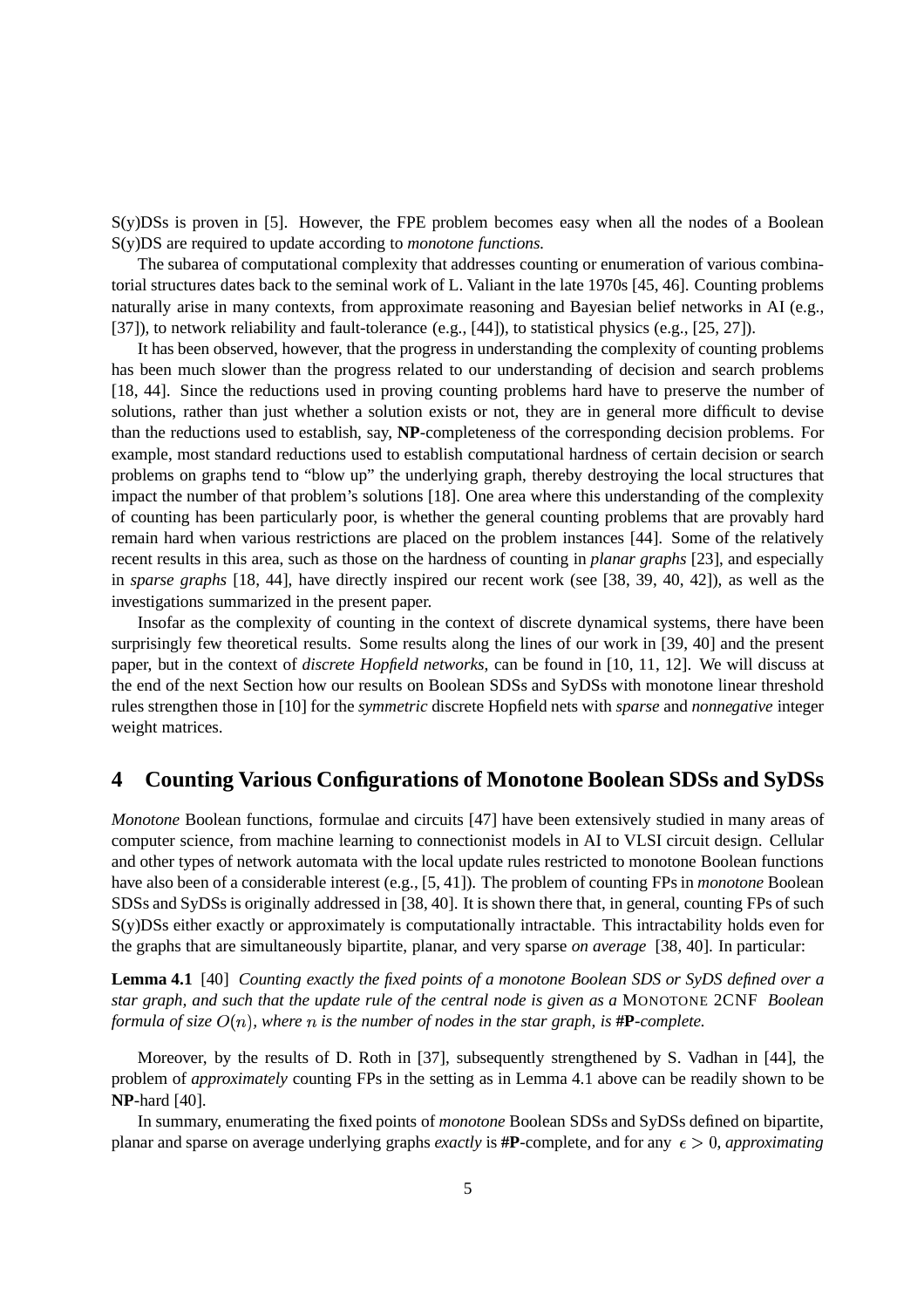the number of FPs in such monotone S(y)DSs to within  $2^{|V|^{1-\epsilon}}$  is **NP**-hard. Our next goal is to show that the hardness of the exact enumeration of FPs for monotone S(y)DSs holds even when the underlying graphs are required to be *uniformly sparse.* We will also argue that, as a consequence of our construction in the proof of Theorem 4.1 below, the problem of enumerating the stable configurations of *discrete Hopfield networks* with very sparse *weight matrices* is also in general computationally intractable.

Given the importance of the number of stable configurations of a Hopfield network viewed as an *associative memory* (e.g., [15]), we now informally introduce *discrete Hopfield networks*, and briefly summarize what has been known about the problem of counting their stable configurations.

A *discrete Hopfield network* (DHN) [20] is made of *n* binary-valued nodes; the set of node states is, by convention,  $\{-1, +1\}$ . Associated to each pair of nodes  $(v_i, v_j)$  is (in general, real-valued) *weight*,  $w_{ij} \in \mathbf{R}$ . The *weight matrix* of a DHN is defined as  $W = [w_{ij}]_{i,j=1}^n$ . Each  $_{i=1}$ . Each node also has a fixed *threshold*,  $h_i \in \mathbf{R}$ . A node  $v_i$  updates its state  $x_i$  from time step t to step  $t + 1$  according to

$$
x_i^{t+1} \leftarrow sgn(\sum_{j=1}^n w_{ij} \cdot x_j^t - h_i)
$$
\n<sup>(1)</sup>

In the sequel, we will not bother to explicitly distinguish between an  $S(y)DS's$  or DHN's node,  $v_i$ , and this node's state,  $s_i$  or  $x_i$ ; the intended meaning will be clear from the context.

In the standard DHN model, the nodes update synchronously in parallel, similarly to the classical cellular automata and the SyDSs as defined in Section 2. However, *asynchronous Hopfield networks,* where the nodes update sequentially, one at a time, have also been studied [12, 20]. In these sequential DHNs, unlike SDSs, it is not required that the nodes update according to a *fixed permutation*. However, these differences are inconsequential insofar as the fixed points are concerned [33]. For simplicity and space constraints reasons, we will focus on synchronously updating, *parallel* DHNs in the rest of the paper.

In much of the Hopfield networks literature, the weight matrix  $W$  is assumed symmetric, i.e., for all pairs of indices  $\{i, j\}$ ,  $w_{ij} = w_{ji}$  holds. A DHN is called *simple* if  $w_{ii} = 0$  for all  $i = 1, ..., n$  [12]. Simple DHNs are thus a generalization of *memoryless* finite cellular automata with linear threshold update rules [14, 50].

In  $[10]$ , Floreen and Orponen establish the following two interesting results:<sup>2</sup>

(i) the problem of determining the number of fixed point configurations of a simple discrete Hopfield network, with a symmetric weight matrix  $W = [w_{ij}]$  such that all the weights  $w_{ij}$  are integers, and with  $w_{ii} = 0$  along the main diagonal, is  $\textbf{\#P}$ -complete; and

(ii) the problem of determining the number of predecessor configurations of a given configuration of a simple discrete Hopfield network, with a symmetric weight matrix  $W = [w_{ij}]$  such that all the weights  $w_{ij}$  are from the set  $\{-1, 0, +1\}$ , and with  $w_{ii} = 0$  along the main diagonal, is #**P**-complete.

For proving (i), Floreen and Orponen devise a Hopfield network that is relatively dense, i.e., with quite a few non-zero weights  $w_{ij}$ . This would correspond to an SDS or SyDS where there are, informally speaking, several nodes each of which having many neighbors. In contrast, our result in Lemma 4.1 allows only for a *single node* that has a large neighborhood; see [38, 40] for more details.

Prior to proving our first main result, for the sake of completeness, we state the following

<sup>&</sup>lt;sup>2</sup>We (slightly) rephrase these results from the language originally used in [10] into the discrete dynamical systems language we have used in [38, 39, 40] and the present paper, in order to make the comparison and contrast with our results more transparent.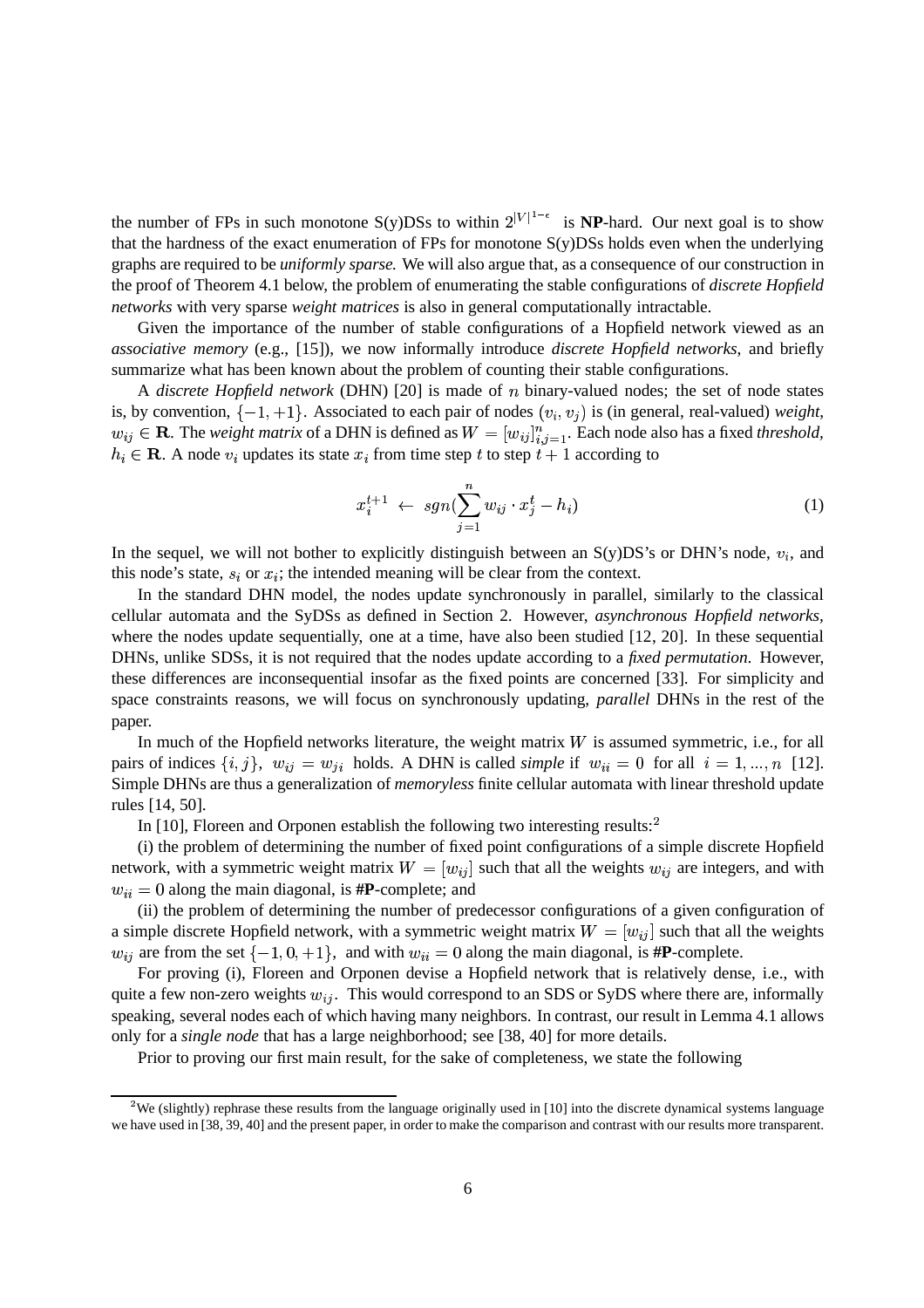**Lemma 4.2** *Counting FPs of an arbitrary SDS or SyDS all of whose nodes use Boolean-valued linear threshold rules is* **#P***-complete.*

We shall show next that the result (i) from [10] can be considerably strengthened along several dimensions. That is, the hardness of counting FPs will be proven to still hold even when the following restrictions on problem instances are *simultaneously* imposed:

– the underlying graphs will be required to be *uniformly sparse,* with no node degree exceeding 3;

– all linear threshold update rules will be restricted to *monotone* functions by disallowing negative weights;

– only two (positive) integer values for the weights will be allowed; and

– each S(y)DS node will choose one from only two allowed monotone linear threshold functions.

Since each node of an SDS or SyDS in the Theorem below is required to have only  $O(1)$  neighbors, the issue of *encoding* of the local update rules, that is discussed in detail in [40], is essentially irrelevant here. In particular, even a truth table with one row for each combination of the values of a given node's neighbors is permissible [39, 40]. In the sequel, BOOL-MON-S(Y)DS will stand for a *monotone Boolean* SDS or SyDS.

**Theorem 4.1** *Counting the fixed points of* BOOL-MON-S(Y)DS*s* exactly *is* **#P***-complete, even when all of the following restrictions on the structure of such an S(y)DS* simultaneously *hold:*

- **–** *the monotone update rules are* linear threshold functions  *in particular, monotonicity of the* linear threshold update rules implies that all weights satisfy  $w_{ij} \geq 0$ ;
- $-$  the S(y)DS is with memory, and such that, along the main diagonal,  $w_{ii} = 1$  for all indices i,  $1 \leq i \leq |V|$  (where  $|V|$  denotes the number of the S(y)DS's nodes);
- **–** *at most two different positive integer weights are used by each local update rule;*
- **–** *each node has at most three neighbors in the underlying graph of this S(y)DS;*
- **–** *only two different monotone linear threshold functions are used by the S(y)DS's nodes.*

**Proof:** We first describe the construction of a BOOL-MON-SYDS from an instance of a *Boolean monotone 2CNF* (MON-2CNF) formula [13] such that no variable appears in more than three different clauses. We then outline why is this reduction from the problem of counting satisfying assignments of such a formula to the problem of counting FPs in the resulting SyDS *weakly parsimonious* [13].

Let's assume that a MON-2CNF Boolean formula is given, such that there are  $n$  variables,  $m$  clauses, each variable appears in at least one clause, and no variable appears in more than three clauses. In particular, these requirements imply that  $m = O(n)$ , but we shall keep m and n as two distinct parameters for clarity.

The corresponding SyDS  $\mathcal S$  is constructed as follows. To each variable in the formula corresponds a variable node, and to each clause, a clause node. In addition, a *cloned clause node* is introduced for each of the original m clause nodes. Thus, the underlying graph of S has exactly  $n + 2m$  nodes. A variable node is adjacent to a clause node if and only if, in the Boolean formula, the corresponding variable appears in the corresponding clause. Each clause node is adjacent to its clone. Finally, the cloned clause nodes form a ring among themselves. Therefore, the underlying graph of this SyDS looks as in *Figure 1*.

In the sequel, we shall slightly abuse the notation and use  $x_i$  to denote *both* a variable in the Boolean formula, and the corresponding *variable clause* in the S(y)DS or discrete Hopfield network we are constructing; similarly,  $C_i$  will denote both a clause in a Boolean formula, and a clause node in the S(y)DSs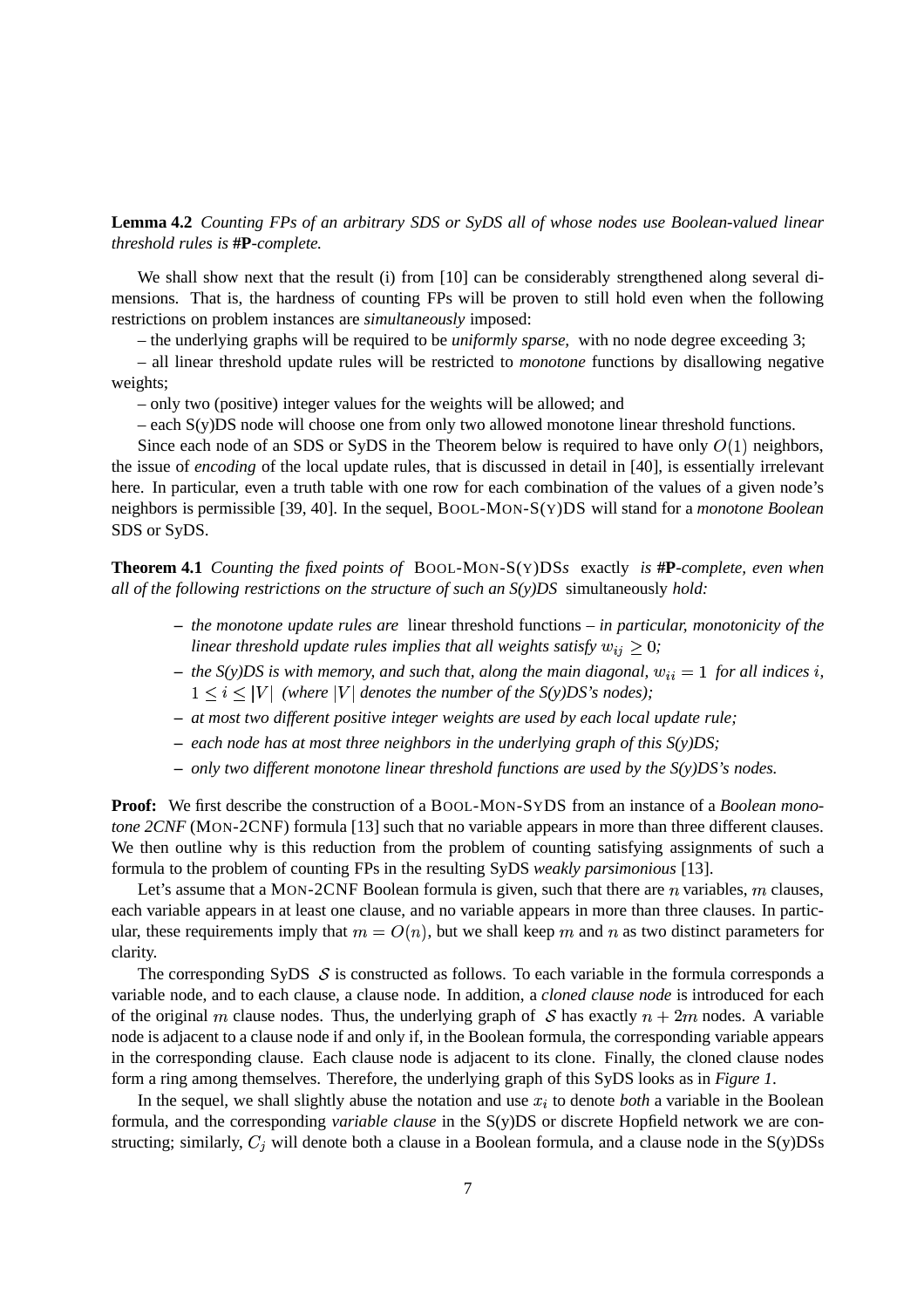or Hopfield network that is being constructed from that formula. The intended meaning will be clear from the context.



**Figure 1:** *The underlying graph of a bounded-degree monotone linear threshold Boolean S(y)DS in the construction of Theorem 4.1. The original clause nodes are marked*  $C_i$ , the cloned clause nodes are *primed, as in*  $C_i'$ *, and the variable nodes are denoted by*  $x_i$ *.* 

With this convention in mind, we now define the update rules for the clause nodes, the cloned clause nodes, and the variable nodes of the SyDS that we are constructing from a MON-2CNF Boolean formula. The cloned clause nodes  $C_i'$  and the variable nodes  $x_i$  will update according to the Boolean *AND* rule. The original clause nodes,  $C_i$ , will update according to the following monotone linear threshold update rule: 

$$
C_j \leftarrow \begin{cases} 1, & \text{if } 2C'_j + C_j + x_{j_1} + x_{j_2} \ge 4 \\ 0, & \text{otherwise} \end{cases} \tag{2}
$$

where  $x_{j_1}, x_{j_2}$  $x_1, x_{j_2}$  is a shorthand for the two variable nodes that are adjacent to the clause node  $C_j$ .

The given construction can be slightly rephrased, in order to emphasize that the resulting SyDS also satisfies the *symmetry requirement* as it is usually defined in the Hopfield networks literature, namely, so that the underlying matrix of weights is a symmetric matrix. To that end, the Boolean *AND* rule used by the cloned clause nodes can be written in an equivalent, but more "linear-threshold-like", form:

$$
C'_{j} \leftarrow \begin{cases} 1, & \text{if } 2C_{j} + C'_{j} + C'_{j-1} + C'_{j+1} \ge 5\\ 0, & \text{otherwise} \end{cases} \tag{3}
$$

Notice that the function defined in equation (3) evaluates to 1 if and only if all of its inputs are 1, and thus, indeed, the given formula is nothing but a linear-threshold-like way of writing the ordinary Boolean *AND* of four variables. If this latter convention on how we write the update rules at the cloned clause nodes and the variable nodes is adopted, then the resulting  $S$  can be also viewed as a discrete Hopfield network with parallel node updates.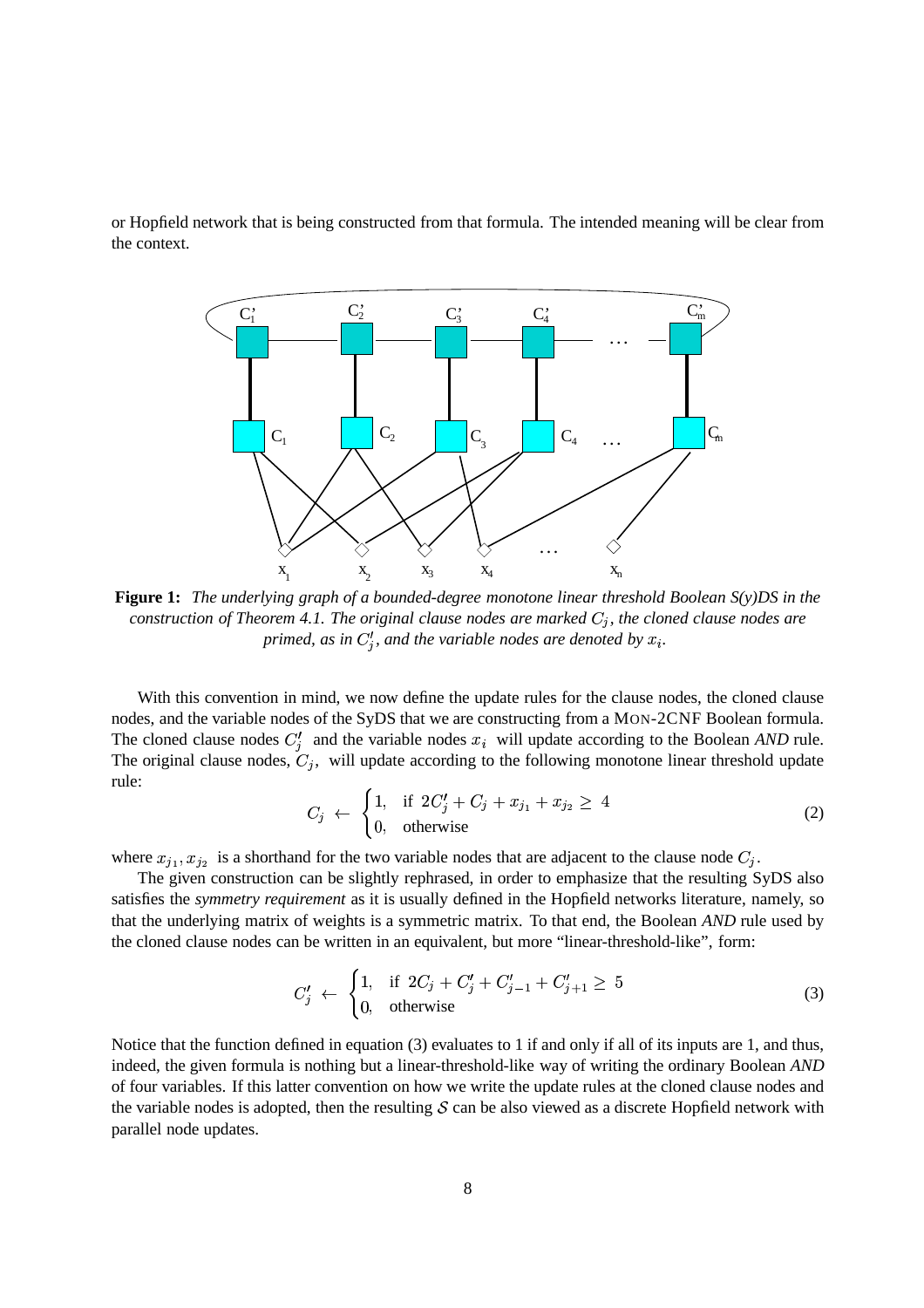We now show that the reduction from the counting problem #MON-2CNF-SAT to the counting problem #FP for the constructed SyDS is, indeed, weakly parsimonious. To that end, we will just summarize the case analysis. If, at any time step t, any of the cloned clause nodes  $C_i'$  evaluates to 0, that will ensure that, within no more than  $\frac{m}{2} + 1$  parallel steps, all the cloned clause nodes will become 0, and stay in state 0 thereafter. This will also cause all the original clause nodes' states  $C_k$ , and, consequently, also all the variable nodes' states  $x_i$ , to become 0, as well. Thus, if at any point a single cloned clause node's state becomes 0, the entire SyDS will eventually collapse to the "sink" fixed point  $0^{n+2m}$ . Clearly, this sink FP does not correspond to a satisfying assignment to the original Boolean formula.

Now, the only way that no cloned clause node ever evaluates to 0 is that the following two conditions simultaneously hold:

 $-$  each  $C'_{k}$  and  $C_{k}$  is initially in the state 1, for  $1 \leq k \leq m$ ; and

– the initial states  $x_i$  of the variable nodes are such that they correspond to a satisfying truth assignment to the variables in the original Boolean formula.

If these conditions hold, then each such global configuration  $(x^n, C^m, C^m) = (x^n_{sat}, 1^m, 1^m)$  is a fixed point of S, where  $x_{sat}^n \in \{0,1\}^n$  is a short-hand for any *n*-tuple of Boolean values that corresponds to a satisfying truth assignment  $(x_1, ..., x_n)$  to the original monotone 2CNF formula. Moreover, the sat isfying truth assignments of the original Boolean formula are in a one-to-one correspondence with these non-sink FPs of  $\mathcal{S}$ .

Since no variable in the MON-2CNF formula from which we are constructing the SyDS appears in more than three clauses, each variable node  $x_i$  in the SyDS has at most three neighbors. Since we use 2CNF, each clause node  $C_i$  has two variable node neighbors, plus one cloned clause neighbor,  $C_i'$ , for the total of three neighbors. Finally, each cloned clause node  $C_i'$  clearly has exactly three neighbors. In particular, by the result of C. Greenhill in [18], we can make the underlying graph of SyDS  $S$  be 3-regular, and the **#P**-completeness of the counting problem #FP will still hold.

We also observe that *only two* different monotone linear threshold functions are used in the construction above; furthermore, at most two different integer weights are used in each of those two linear threshold functions. Hence, the claim of the Theorem follows insofar as the monotone linear threshold SyDSs are concerned. Finally, by the invariance of FPs with respect to the node update ordering [33], it follows that exactly enumerating the fixed point configurations of the monotone linear threshold SDSs defined on uniformly sparse graphs is **#P**-complete, as well.  $\blacksquare$ 

In the construction above, the SyDS dynamics from *every* starting global configurations that is not of the form  $(x_{sat}^n, 1^m, 1^m)$  will eventually converge to the sink state  $0^{n+2m}$ . In particular, the *basin of attraction* of  $C = 0^{n+2m}$  includes all configurations of the form  $(x_{unsat}^n, 1^m, 1^m)$ , where  $x_{unsat}^n$  is a shorthand for an ordered *n*-tuple of Boolean values that corresponds to an *unsatisfying* (i.e., falsifying) truth assignment to the corresponding variables  $x_1, ..., x_n$  in the original MON-2CNF formula. The rest of the configurations in the sink's basin of attraction are such that  $(C^m, C'^m) \neq (1^m, 1^m)$  (and where  $x^n \in \{0,1\}^n$  is arbitrary).

Hence, in order to determine *exactly* the size of the basin of attraction for the sink state  $C = 0^{n+2m}$ , that is, the number of this configuration's ancestors, we must be able to exactly determine the number of falsifying truth assignments to the original MON-2CNF Boolean formula. It is easy to see that one can find an ordering  $\Pi$  under which the same claim holds for the corresponding BOOL-MON-SDS. As a consequence, we have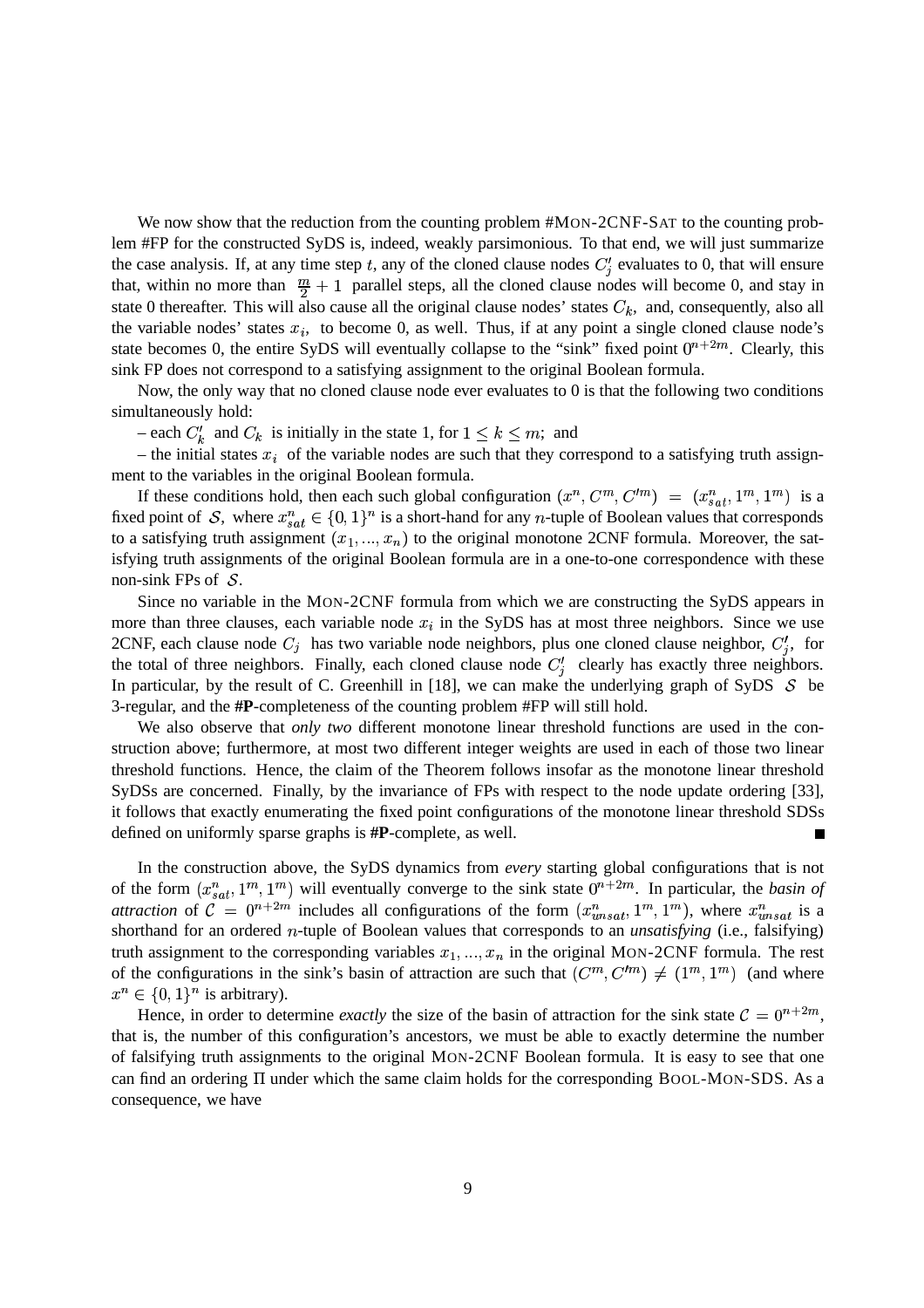**Corollary 4.1** *The problem of counting exactly all the* ancestors *of an arbitrary configuration of a* BOOL-MON-S(Y)DS*, denoted* #ANC*, is* **#P***-complete. Moreover, this intractability result holds even when all restrictions from* Theorem 4.1 *are simultaneously imposed on the S(y)DS's structure.*

#### **4.1 Counting Configurations of Discrete Hopfield Networks**

We now turn to the corresponding hardness of counting results for discrete Hopfield networks with appropriately restricted weight matrices. We start with the problem of fixed point enumeration in the context of Hopfield nets where each of the nodes has exactly one bit of memory – namely, its own (binary-valued) current state.

**Theorem 4.2** *Determining the exact number of stable configurations of a parallel or asynchronous discrete Hopfield network is* **#P***-complete even when all of the following restrictions on the weight matrix*  $W = [w_{ij}]$  simultaneously hold:

- $-$  the matrix is symmetric:  $w_{ij} = w_{ji}$  for all pairs of indices  $i, j \in \{1, ..., |V|\}$  (where  $|V|$ *denotes the number of nodes in the underlying graph of this DHN);*
- $w_{ii} = 1$  along the main diagonal for all  $i \in \{1, ..., |V|\};$
- $w_{ij} \in \{0, 1, 2\}$  for all pairs of indices  $i, j \in \{1, ..., |V|\};$
- **–** *each row and each column of has* at most three *(alternatively,* exactly three*) nonzero entries off the main diagonal.*

**Proof sketch:** In case of the DHNs whose nodes update synchronously in parallel, the claim holds by virtue of Theorem 4.1, since an SyDS that is constructed as in the proof of that theorem can also be viewed as a parallel discrete Hopfield network whose weight matrix satisfies all the above listed conditions.<sup>3</sup> Insofar as the asynchronous DHNs whose nodes update in arbitrary sequential orders are concerned, while indeed these sequences of node updates need not be repetitions of a fixed permutation as in the corresponding SDSs, this difference can be easily shown to be immaterial insofar as the fixed point configurations are concerned. Therefore, Theorem 4.2 about discrete Hopfield networks is nothing but rephrasing Theorem 4.1, with parallel DHNs in place of SyDSs with monotone linear threshold update rules, and asynchronous/sequential DHNs replacing SDSs with the same kind of update rules.

Next, we consider the problems of enumerating predecessors as well as all ancestors of a given Hopfield network configuration. We shall establish the computational complexity of those two related counting problems in the context of *simple* DHNs, whose weight matrices satisfy  $w_{ii} = 0$  for  $\forall i \in \{1, ..., |V|\}$ .

Before we proceed with a formal reduction from the problem #MON-2CNF-SAT to the problem #PRED of enumerating all predecessor configurations of a given DHN configuration, we establish the following additional conventions. First, the reduction will be from the MON-2CNF Boolean formulae with each variable appearing in at least one, and in at most (alternatively, exactly) four clauses. Second, we will abandon the usual convention in the Hopfield networks literature that the underlying graph is fully connected (i.e., a clique), and instead consider those pairs of vertices  $\{v_i, v_j\}$  such that  $w_{ij} = w_{ji} = 0$  not to be connected by an edge at all. We will require that the underlying DHN weight matrix is *symmetric*

 ${}^{3}$ For simplicity of the argument, in this proof sketch we are ignoring the syntactic difference that the state space of a node in a Hopfield network is  $\{-1, +1\}$ , not  $\{0, 1\}$ .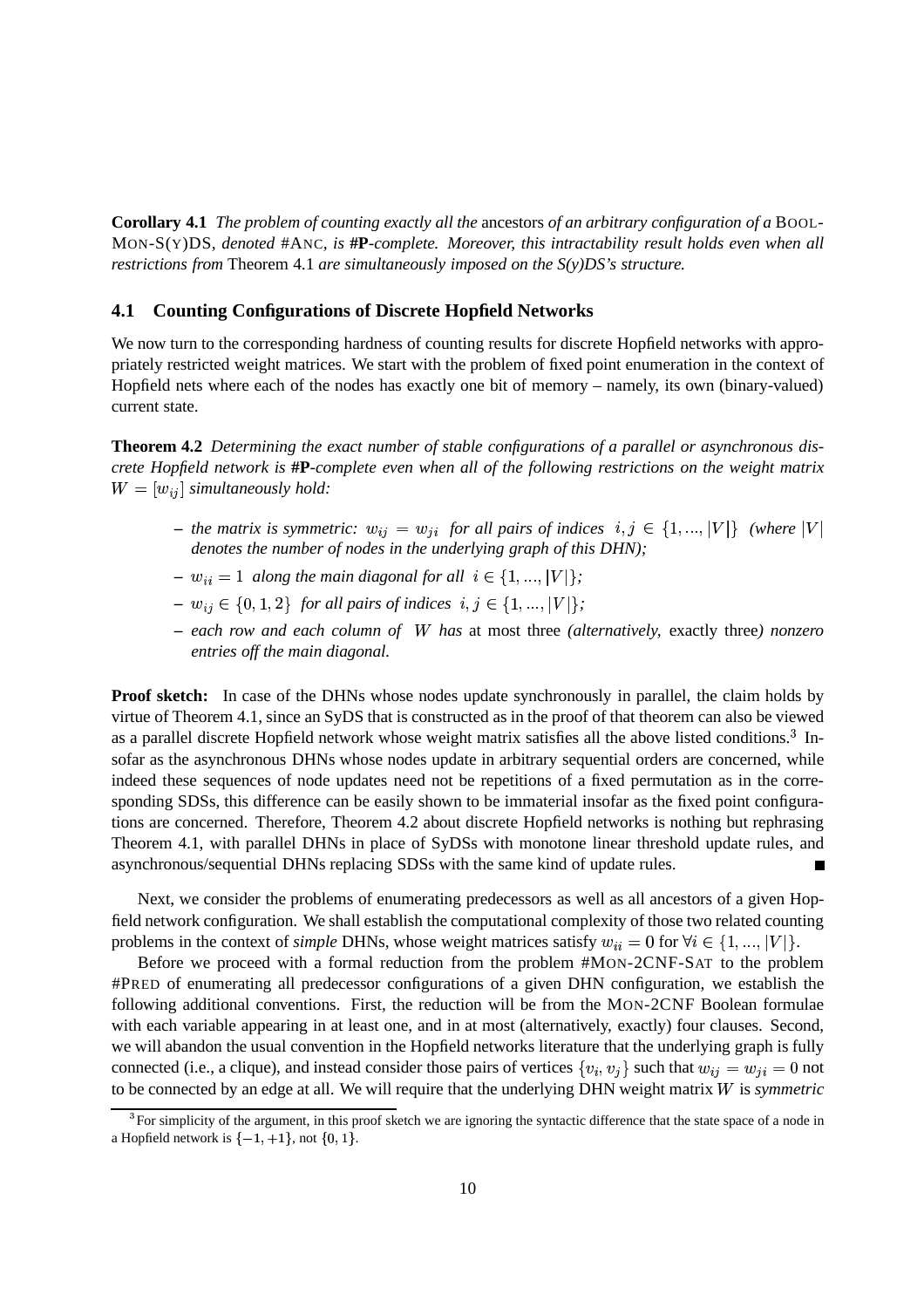in the usual, Hopfield network sense; as a consequence, the underlying graph of such a discrete Hopfield network will be undirected, which is also in accordance with our convention about S(y)DSs. Third, in the construction used in proving Theorem 4.1, we will eliminate the cloned clause nodes  $C_i'$  and, instead, connect the ordinary close nodes into a ring.

We recall that, in a DHN, the set of possible states of a node is traditionally  $\{-1, +1\}$  (instead of  $\{0, 1\}$ ); while it's not essential, we will adopt this convention through the rest of the paper insofar as the Hopfield networks are concerned.

We define the update rule of a clause node  $C_i$  to be

the contract of the contract of the contract of the contract of the contract of the contract of the contract of

$$
C_j \leftarrow \begin{cases} +1, & \text{if } 2C_{j-1} + 2C_{j+1} + x_{j_1} + x_{j_2} > 3 \\ -1, & \text{otherwise} \end{cases} \tag{4}
$$

For each variable  $x_i$  in the MON-2CNF formula from which we are constructing our DHN, let  $a_i$ denote *the number of clauses in which*  $x_i$  appears; thus, under our assumptions, for any  $i \in \{1, ..., |V|\}$ , we have  $a_i \in \{1, 2, 3, 4\}$ . We now define the variable node update rules as

$$
x_i \leftarrow \begin{cases} +1, & \text{if } \sum_{\{j: x_i \in C_j\}} C_j > a_i - 1 \\ -1, & \text{otherwise} \end{cases} \tag{5}
$$

Thus a variable node  $x_i$  updates to  $+1$  if and only if *all* of the clause nodes  $C_{j(i)}$  corresponding to those clauses in the formula in which variable  $x_i$  appears are currently in the state  $+1$ .

Finally, we observe that the resulting weight matrix W, while symmetric and with all entries  $w_{ij} \in$  $\{0, 1, 2\}$ , also has  $w_{ii} = 0$  along the main diagonal; therefore, the constructed Hopfield network is *simple* (i.e., *memoryless*) [10, 12].

We are now ready to establish the second main result of this paper:

**Theorem 4.3** *The problem* #PRED *of determining the exact number of predecessors of a given configuration of a* simple *discrete Hopfield network is* **#P***-complete. Moreover, this claim holds even when all of* the following restrictions on the Hopfield net's weight matrix  $W = [w_{ij}]$  are simultaneously imposed:

- the matrix is symmetric:  $w_{ij} = w_{ji}$  for all pairs of indices  $i, j \in \{1, ..., |V|\}$ ;
- $w_{ii} = 0$  along the main diagonal for all  $i \in \{1, ..., |V|\};$
- $w_{ij} \in \{0, 1, 2\}$  for all pairs of indices  $i, j \in \{1, ..., |V|\};$
- **–** *each row and each column has* at most / exactly four *nonzero entries.*

**Proof sketch:** The claim of the Theorem will follow from the fact that the satisfying truth assignments to the Boolean variables  $x_1, ..., x_n$  in the original MON-2CNF Boolean formula are in a one-to-one correspondence with the set of all predecessors of the configuration  $(+1)^{n+m}$  in the Hopfield net constructed from that formula. The case analysis is similar to that in the proof of Theorem 4.1. In particular, any configuration with at least one clause node  $C_i$  in the state  $(-1)$  will eventually converge to the sink fixed point  $(x^n, C^m) = ((-1)^n, (-1)^m)$ . Among the configurations of the form  $(x^n, C^m) = (x^n, (+1)^m)$ , those and only those such that the *n*-tuple  $x^n$  corresponds to a satisfying truth assignment to the original MON-2CNF Boolean formula<sup>4</sup> will evolve to the other fixed point configuration,  $(1^n, 1^m) = (+1)^{n+m}$ .

<sup>&</sup>lt;sup>4</sup>Here, we identify Boolean value FALSE of a variable in the MON-2CNF formula with the corresponding DHN variable node's state  $-1$ , whereas Boolean value TRUE is identified with the state  $+1$  of the corresponding DHN variable node.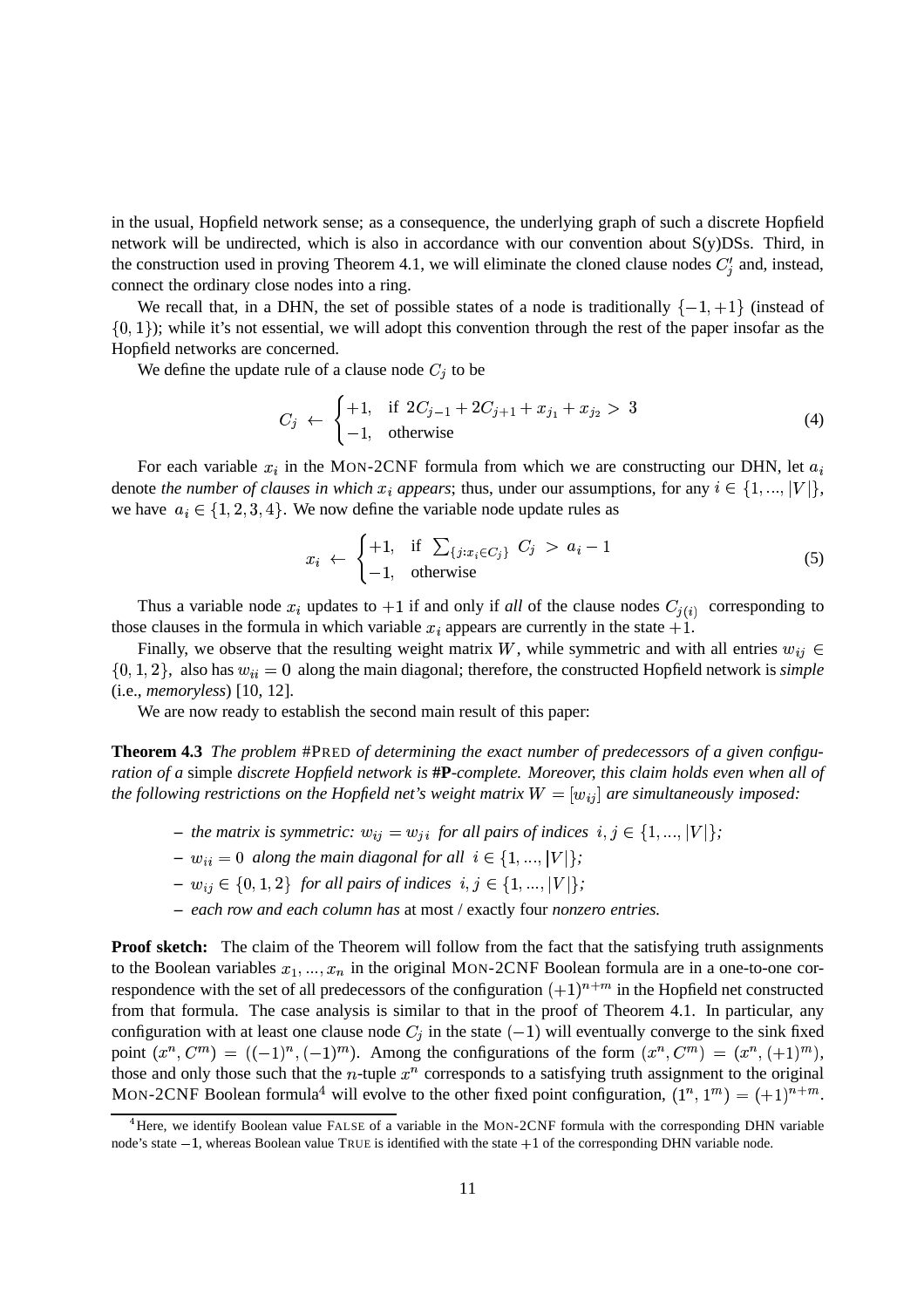Moreover, this convergence to  $(+1)^{n+m}$  is easily seen to take a single parallel transition. That is, the predecessors of  $(+1)^{n+m}$  are precisely the configurations of the form  $(x_{sat}^n, (+1)^m)$ .

It follows from the discussion in the proof sketch above that *all* ancestors of the configuration  $C =$  $(+1)^{n+m}$  are also this configuration's predecessors; that is, the convergence to C from every configuration in the basin of attraction of  $C$  takes *exactly one* (global) parallel step.

**Corollary 4.2** *The problem* #ANC *of determining the exact number of all ancestors of an arbitrary configuration of a simple discrete Hopfield network is, in the worst case,* **#P***-complete. Moreover, this intractability holds even when all the restrictions from* Theorem 4.3 *on the Hopfield network instances are simultaneously imposed.*

## **5 Summary and Future Work**

We have shown in [39, 40] that enumerating the fixed point configurations of two related classes of network automata, called Sequential and Synchronous Dynamical Systems (SDSs and SyDSs, respectively) is, in general, computationally intractable. We continue the general line of inquiry from [39, 40] in the present paper, as well. However, we now focus on those SDSs and SyDSs each of whose nodes is required to update its state according to a *monotone Boolean function*, and whose underlying network topologies are *uniformly sparse*, so that, in particular, each node has  $O(1)$  neighbors.

Our main result in this paper is that exactly counting the fixed points of monotone, uniformly sparse Boolean SDSs and SyDSs such that no node has more than three neighbors is **#P**-complete. This result immediately implies similar intractability results for the sparse discrete Hopfield networks. Viewing a Hopfield net as an associative memory, our results imply that determining exactly how many different patterns can be stored in such an associative memory is, in general, computationally intractable – even when no inhibitive connections (i.e., no edges with negative weights) are allowed, and, simultaneously, no row or column of the weight matrix has more than four nonzero entries. Moreover, this intractability holds even for those DHNs with integer weight matrices all of whose entries are from the set  $\{0, 1, 2\}$ .

Similarly, determining the exact size of the basin of attraction of a given stable configuration of a discrete Hopfield network with a symmetric weight matrix is equally intractable; moreover, this intractability holds even when the Hopfield network is required to be *simple*, with a uniformly sparse weight matrix, and the same restrictions on the allowed values of weights  $w_{ij}$  as in our corresponding result about the enumeration of the stable configurations.

Insofar as the future work is concerned, it needs to be pointed out that our results in this paper, as well as similar in spirit results in our prior, related work [38, 39, 40, 42], all pertain to the *worst-case complexity* of counting the stable configurations and other structures of discrete dynamical systems. What is of a considerable interest to statistical physics, connectionist AI and large-scale multi-agent systems research communities, however, is the *average complexity* of the relevant decision, search and counting problems about the underlying system's dynamics. While our constructions in the proofs of Theorem 4.1 and Theorem 4.3 suggest that there may be many uniformly sparse monotone SDSs, SyDSs and Hopfield networks for which enumerating the stable configurations (FPs), as well as the predecessor and the ancestor configurations, are all computationally intractable, whether the average cases of these important counting problems are computationally tractable or not is still open. We hope to address the average case complexity of those and other similar problems in our future work.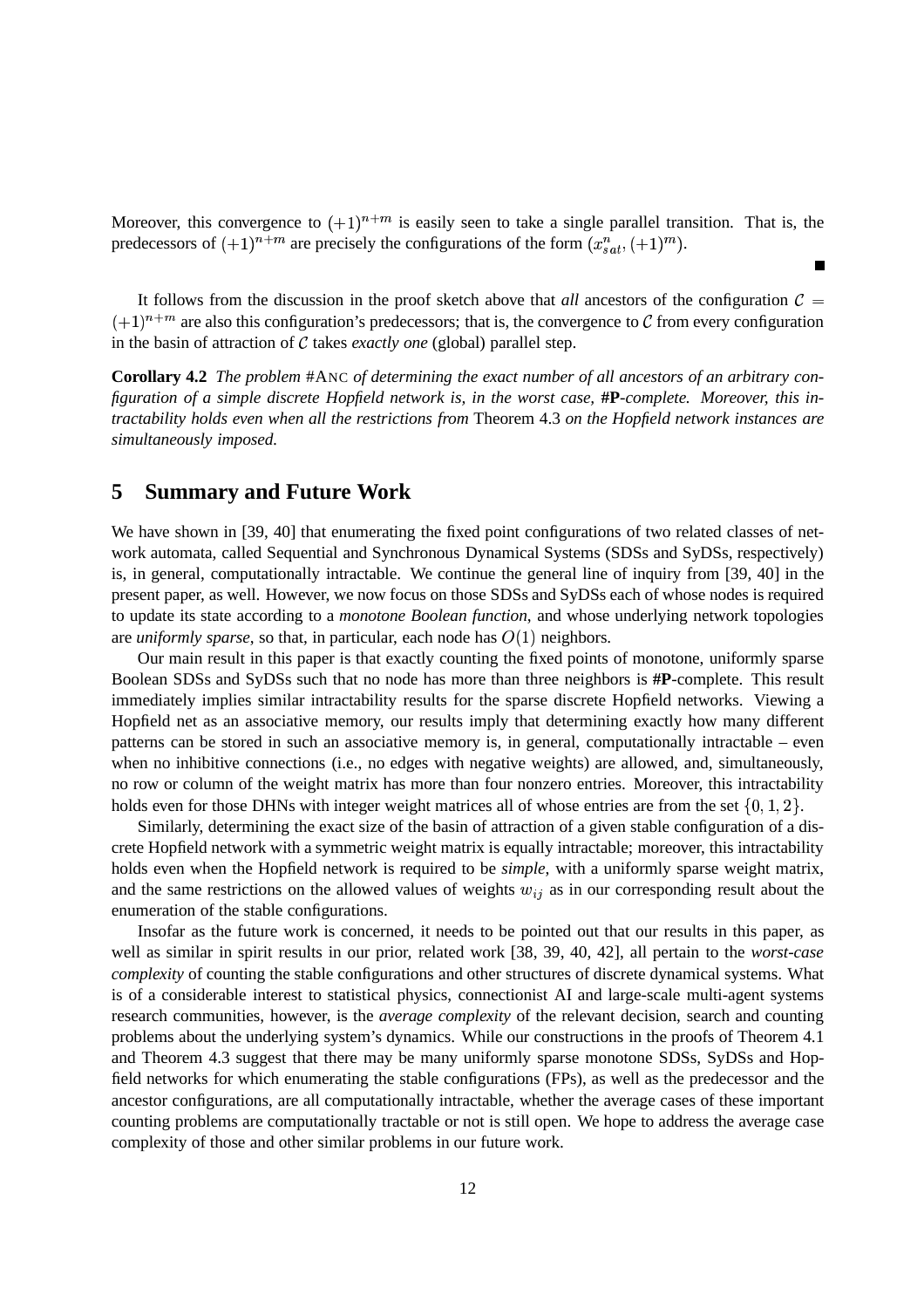*Acknowledgements:* The author expresses his gratitude to Gul Agha, Harry Hunt, Michael Loui, Madhav Marathe, Paul Schupp and Mahesh Viswanathan for useful discussions and feedback on various matters related to the research summarized in this paper. The early stages of this work were supported by the ONR MURI Grant, Contract N00014-02-1-0715.

#### **References**

- [1] C. Barrett, B. Bush, S. Kopp, H. Mortveit and C. Reidys. "Sequential Dynamical Systems and Applications to Simulations", Technical Report, Los Alamos National Laboratory, Los Alamos, New Mexico, September 1999
- [2] C. Barrett, H. B. Hunt III, M. V. Marathe, S. S. Ravi, D. J. Rosenkrantz, R. E. Stearns. "Dichotomy Results for Sequential Dynamical Systems", Los Alamos National Laboratory Report, LA–UR–00– 5984, Los Alamos, New Mexico, 2000
- [3] C. Barrett, H. B. Hunt III, M. V. Marathe, S. S. Ravi, D. J. Rosenkrantz, R. E. Stearns. "Predecessor and Permutation Existence Problems for Sequential Dynamical Systems", Los Alamos National Laboratory Report, LA–UR–01–668, Los Alamos, New Mexico, 2001
- [4] C. Barrett, H. B. Hunt III, M. V. Marathe, S. S. Ravi, D. J. Rosenkrantz, R. E. Stearns. "Reachability problems for sequential dynamical systems with threshold functions", *Theoretical Comp. Sci.,* vol. 295, issues 1–3, pp. 41 – 64, February 2003
- [5] C. L. Barrett, H. B. Hunt, M. V. Marathe, S. S. Ravi, D. J. Rosenkrantz, R. E. Stearns, P. T. Tosic. "Gardens of Eden and Fixed Points in Sequential Dynamical Systems", Proc. AA DM–CCG, *Discrete Math. & Theoretical Comp. Sci.*, pp. 95 – 110, 2001
- [6] C. Barrett, H. Mortveit, and C. Reidys. "Elements of a theory of simulation II: sequential dynamical systems" *Applied Math. & Comput.*, vol 107/2-3, pp. 121 – 136, 2000
- [7] C. Barrett, H. Mortveit and C. Reidys. "Elements of a theory of computer simulation III: equivalence of SDS", *Applied Math. & Comput.,* vol. 122, pp. 325 – 340, 2001
- [8] C. Barrett and C. Reidys. "Elements of a theory of computer simulation I: sequential CA over random graphs" *Applied Math. & Comput.*, vol. 98, pp. 241 – 259, 1999
- [9] R. Beckman et. al. "TRANSIMS Release 1.0 The Dallas-Forth Worth case study", Tech. Report LA UR 97–4502, Los Alamos National Laboratory, Los Alamos, New Mexico, 1999
- [10] P. Floreen, P. Orponen. "On the Computational Complexity of Analyzing Hopfield Nets", *Complex Systems*, vol. 3, pp. 577 – 587, 1989
- [11] P. Floreen, P. Orponen. "Attraction radii in binary Hopfield nets are hard to compute", *Neural Computations* vol. 5, pp. 812 – 821, 1993
- [12] P. Floreen, P. Orponen. "Complexity Issues in Discrete Hopfield Networks", *NeuroCOLT Technical Report Series,* NC–TR–94–009, October 1994
- [13] M. R. Garey and D. S. Johnson. *"Computers and Intractability: A Guide to the Theory of NPcompleteness",* W. H. Freeman and Co., San Francisco, California, 1979
- [14] M. Garzon. *"Models of Massive Parallelism: Analysis of Cellular Automata and Neural Networks",* Springer, 1995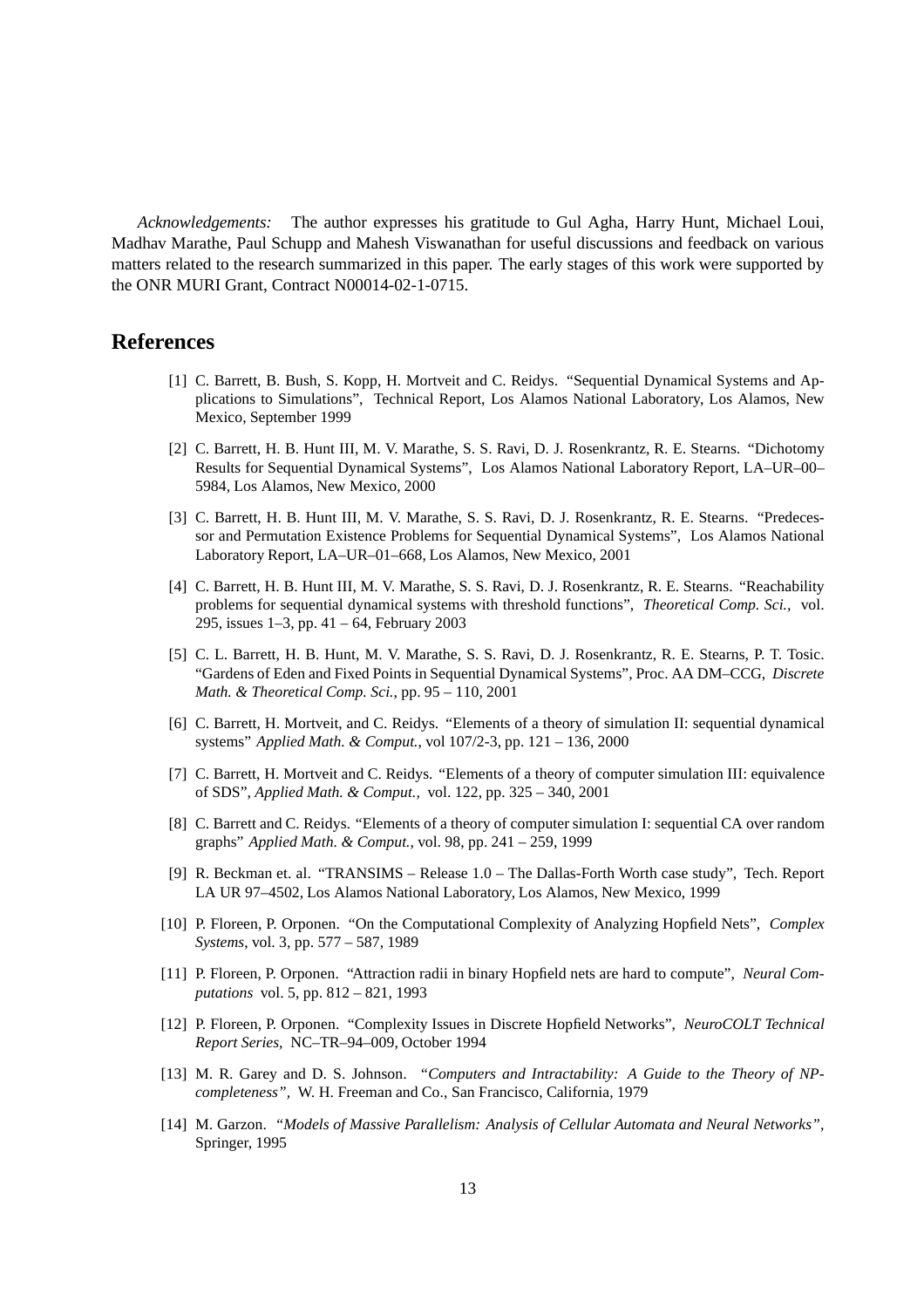- [15] E. Goles, S. Martinez (editors). *"Cellular Automata, Dynamical Systems and Neural Networks",* Math. and Its Applications series (vol. 282), Kluwer, 1994
- [16] E. Goles, S. Martinez (editors). *"Cellular Automata and Complex Systems",* Nonlinear Phenomena and Complex Systems series, Kluwer, 1999
- [17] F. Green. "NP-Complete Problems in Cellular Automata", *Complex Systems*, vol. 1, No. 3, pp. 453 474, 1987
- [18] C. Greenhill. "The Complexity of Counting Colourings and Independent Sets in Sparse Graphs and Hypergraphs", *Comput. Complexity,* vol. 9, pp. 52 – 72, 2000
- [19] H. Gutowitz (Editor). *"Cellular Automata: Theory and Experiment"*, North Holland, 1989
- [20] J. J. Hopfield. "Neural networks and physical systems with emergent collective computational abilities", *Proc. Nat'l Academy of Sciences (USA),* vol. 79, pp. 2554 – 2558, 1982
- [21] J. J. Hopfield, D. W. Tank. "Neural computation of decisions in optimization problems", *Biological Cybernetics,* vol. 52, pp. 141 – 152, 1985
- [22] B. Huberman, N. Glance. "Evolutionary games and computer simulations", *Proc. Nat'l Academy of Sciences (USA),* 1999
- [23] H. B. Hunt, M. V. Marathe, V. Radhakrishnan, R. E. Stearns. "The Complexity of Planar Counting Problems", *SIAM J. Computing,* vol. 27, pp. 1142 – 1167, 1998
- [24] T. E. Ingerson and R. L. Buvel. "Structure in asynchronous cellular automata", *Physica D: Nonlinear Phenomena,* vol. 10 (1-2), pp. 59 – 68, January 1984
- [25] M. Jerrum. "Two-dimensional monomer-dimer systems are computationally intractable", *J. Statist. Physics,* vol. 48, pp. 121 – 134, 1987. Erratum in vol. 59, pp. 1087 – 1088, 1990
- [26] M. Jerrum, A. Sinclair. "Approximating the permanent", *SIAM J. Comp.*, vol. 18, pp. 1149 1178, 1989
- [27] M. Jerrum, A. Sinclair. "Polynomial-time approximation algorithms for the Ising model", *SIAM J. Comp.*, vol. 22, pp. 1087 – 1116, 1993
- [28] S. A. Kauffman. "Metabolic stability and epigenesis in randomly connected nets", *J. Theoretical Biology,* vol. 22, pp. 437 – 467, 1969
- [29] S. A. Kauffman. "Emergent properties in random complex automata", *Physica D: Nonlinear Phenomena*, Volume 10, Issues 1–2, pp. 59 – 68, January 1984
- [30] R. Laubenbacher and B. Pareigis. "Finite Dynamical Systems", Technical report, Dept. of Mathematical Sciences, N. Mexico State Univ., Las Cruces, New Mexico, 2000
- [31] B. Martin. "A Geometrical Hierarchy of Graphs via Cellular Automata", Proc. MFCS'98 Satellite Workshop on Cellular Automata, Brno, Czech Republic, August 1998
- [32] M. Mitchell. "Computation in Cellular Automata: A Selected Review", in T. Gramms, S. Bornholdt, M. Gross, M. Mitchell, T. Pellizzari (editors), *"Nonstandard Computation"*, pp. 95 – 140, Weinheim: VCH Verlagsgesellschaft, 1998
- [33] H. Mortveit, C. Reidys. "Discrete sequential dynamical systems", *Discrete Mathematics*, pp. 281 295, vol. 226 , Issue 1–3, 2001